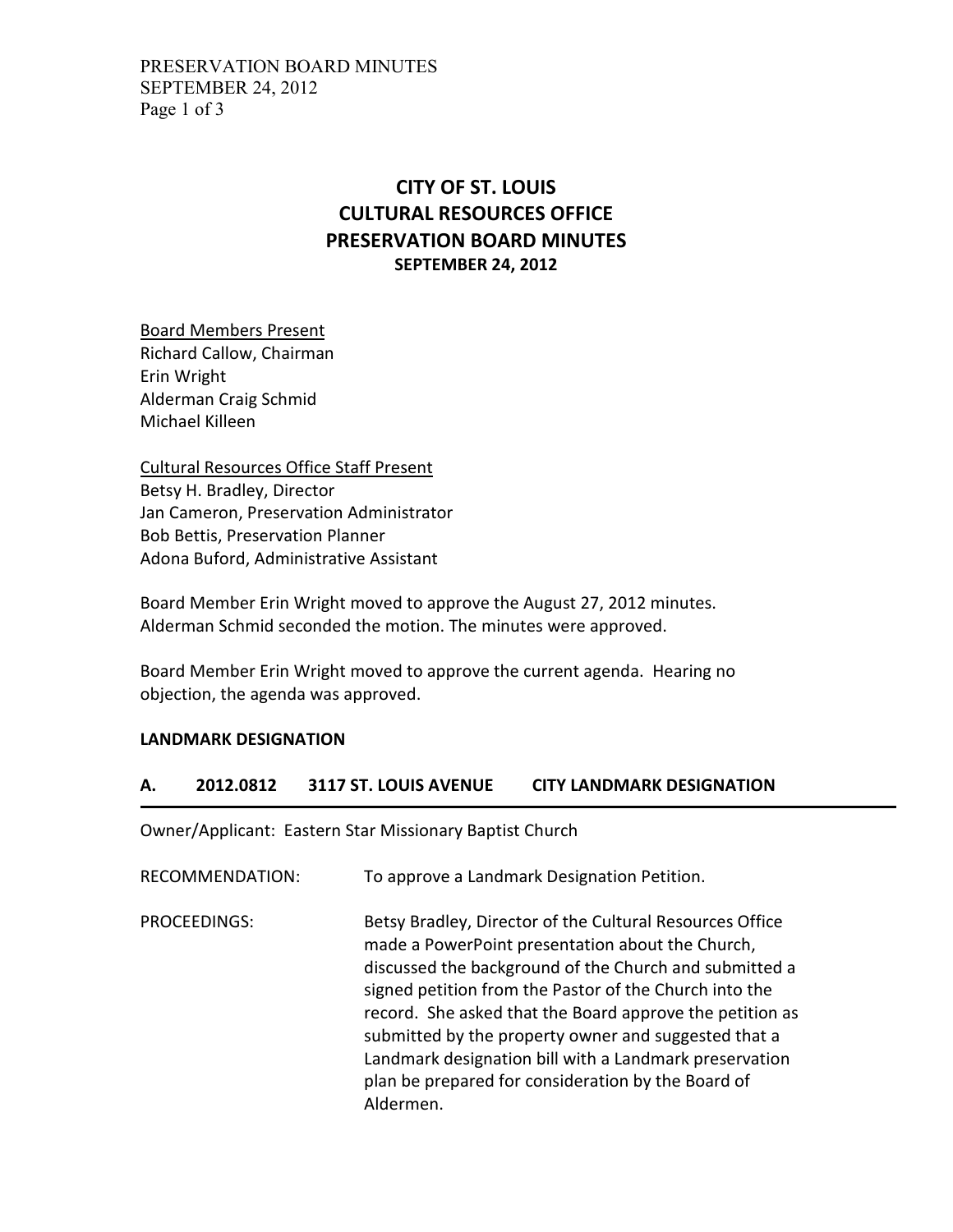PRESERVATION BOARD MINUTES SEPTEMBER 24, 2012 Page 2 of 3

|                      | Rev. Theodore V. Foster Sr. (Pastor), Rev. Robert Lindsey,<br>Mother Eunice Carter and Mother Willie Jones testified in<br>support of the Landmark designation. |
|----------------------|-----------------------------------------------------------------------------------------------------------------------------------------------------------------|
| <b>BOARD ACTION:</b> | It was the decision of the Preservation Board to approve<br>the petition and direct a petition be prepared for<br>consideration by the Board of Aldermen.       |
|                      | The motion was made by Alderman Craig Schmid and<br>seconded by Mike Killeen. The motion passed<br>unanimously.                                                 |

## **PRELIMINARY REVIEW**

| в. | 2012.1483 | <b>2321 ARSENAL STREET</b> | <b>BENTON PARK HISTORIC DISTRICT</b> |
|----|-----------|----------------------------|--------------------------------------|
|    |           |                            |                                      |

Owner: Luvy Duvy's Applicant: Killeen Studio

| <b>COMMERCIAL PLAN:</b> | Preliminary review of an application to construct an<br>addition at a semi-public façade.                                                                                                                                                                                                                                                                                                                                                                                                                                                                                                 |
|-------------------------|-------------------------------------------------------------------------------------------------------------------------------------------------------------------------------------------------------------------------------------------------------------------------------------------------------------------------------------------------------------------------------------------------------------------------------------------------------------------------------------------------------------------------------------------------------------------------------------------|
| <b>PROCEEDINGS:</b>     | Bob Bettis presented a PowerPoint presentation and an<br>overview of the project illustrating the property and<br>project. He recommended that the Preservation Board<br>approve the proposed location as an exception to the<br>Standards, due to the constraints on the property. He<br>then recommended that the Preservation Board withhold<br>approval of the project at this time and direct the<br>applicant to work with the Cultural Resources staff on a<br>design based on a Model Example that would be in<br>compliance with the Benton Park Historic District<br>Standards. |
|                         | Mr. Bettis stated that the Benton Park Neighborhood<br>Association and Ward 9 Alderman Kenneth Ortmann<br>supported the proposal as submitted.                                                                                                                                                                                                                                                                                                                                                                                                                                            |
|                         | Mike Killeen, the project architect, testified on his own<br>behalf.                                                                                                                                                                                                                                                                                                                                                                                                                                                                                                                      |
|                         | Jackie Seal, the owner of Luvy Duvy's restaurant, testified<br>on her own behalf                                                                                                                                                                                                                                                                                                                                                                                                                                                                                                          |